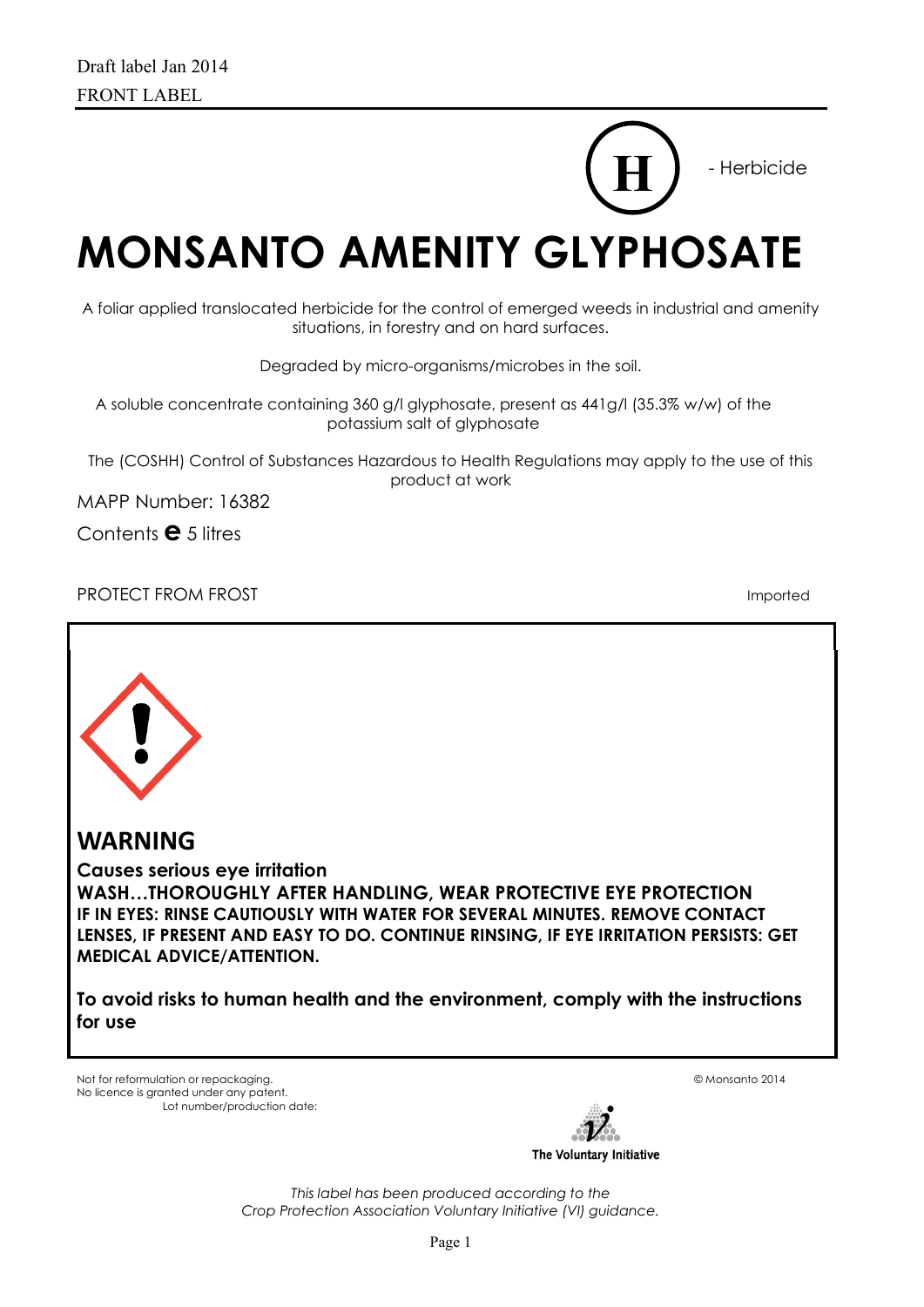# MONSANTO AMENITY GLYPHOSATE

A soluble concentrate containing 360 g/l glyphosate present as 441g/l (35.3% w/w) of the potassium salt of glyphosate

MONSANTO (UK) LIMITED, PO Box 663, Cambridge, CB1 0LD Tel: (01954) 717550 Tel: (01954) 717575 - Technical Enquiries E-mail: technical.helpline.uk@monsanto.com Website: www.monsanto-ag.co.uk

#### **In case of emergency day or night, telephone National Chemical Emergency Centre: (01865) 407333**

| <b>IMPORTANT INFORMATION</b>                                                                                                                                                                                                                                                                                                  |  |  |  |  |  |
|-------------------------------------------------------------------------------------------------------------------------------------------------------------------------------------------------------------------------------------------------------------------------------------------------------------------------------|--|--|--|--|--|
| FOR USE ONLY AS AN INDUSTRIAL/AMENITY/FORESTRY HERBICIDE                                                                                                                                                                                                                                                                      |  |  |  |  |  |
| <b>Crops/situations:</b><br>Natural surfaces not intended to bear vegetation, permeable surfaces<br>overlying soil, hard surfaces;<br>Amenity vegetation;<br>Forest nursery, forest (weed control, stump application and chemical<br>thinning).                                                                               |  |  |  |  |  |
| <b>Maximum individual dose:</b><br><b>Maximum number of treatments:</b><br>} Full details are given in<br>} the attached leaflet<br>Latest time of application:<br><b>Other specific restrictions:</b><br>{ (see Crop Specific Information - marked #)<br><b>READ ALL OTHER SAFETY PRECAUTIONS AND DIRECTIONS BEFORE USE.</b> |  |  |  |  |  |
|                                                                                                                                                                                                                                                                                                                               |  |  |  |  |  |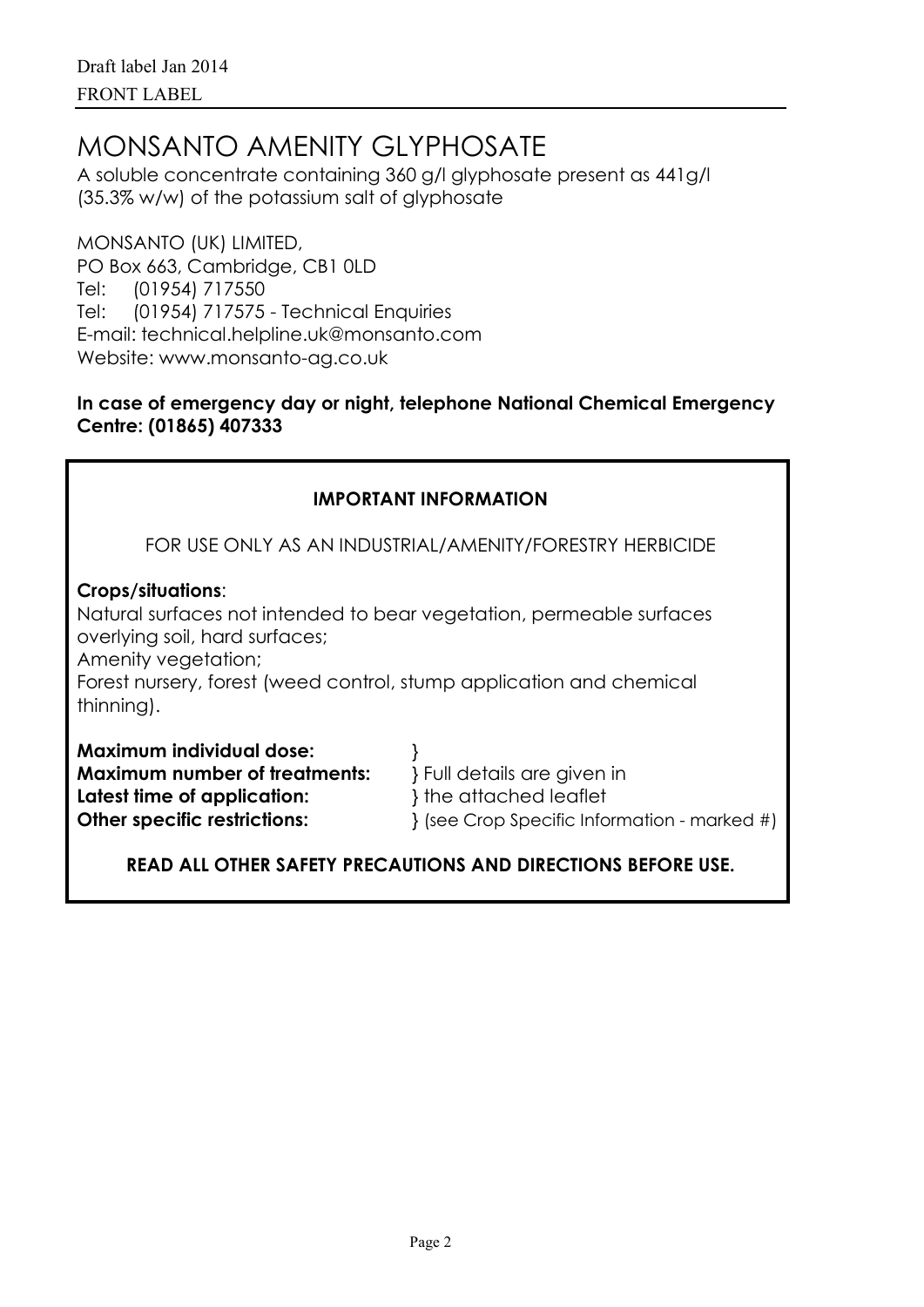# **SAFETY PRECAUTIONS**

#### **Operator protection**

*Engineering control of operator exposure must be used where reasonably practicable in addition to the following personal protective equipment:*

\*WEAR SUITABLE PROTECTIVE GLOVES AND FACE PROTECTION (FACESHIELD) when handling the concentrate and when handling contaminated surfaces.

\*WEAR SUITABLE PROTECTIVE CLOTHING (COVERALLS), SUITABLE PROTECTIVE GLOVES AND RUBBER BOOTS when using hand-held sprayers, hand-held rotary atomisers, weed wiper equipment, spot gun equipment or when making cut stump treatments.

\*WEAR SUITABLE PROTECTIVE CLOTHING (COVERALLS), SUITABLE PROTECTIVE GLOVES, RUBBER BOOTS AND FACE PROTECTION (FACESHIELD) when using stem injection equipment.

*\* However, engineering controls may replace personal protective equipment if a COSHH assessment shows they provide an equal or higher standard of protection.*

WASH HANDS AND EXPOSED SKIN before eating and drinking and after work.

#### **Environmental protection**

Do not contaminate water with the product or its container except when used as directed. Do not clean application equipment near surface water. Avoid contamination via drains from farmyards and roads.

#### **Storage and disposal**

KEEP AWAY FROM FOOD, DRINK AND ANIMAL FEEDINGSTUFFS. KEEP OUT OF REACH OF CHILDREN. KEEP IN ORIGINAL CONTAINER, tightly closed, in a safe place. RINSE CONTAINER THOROUGHLY by using an integrated pressure rinsing device or manually rinse three times. Add washings to sprayer at time of filling and dispose of safely. Triple rinsed containers may be disposed of as non-hazardous waste.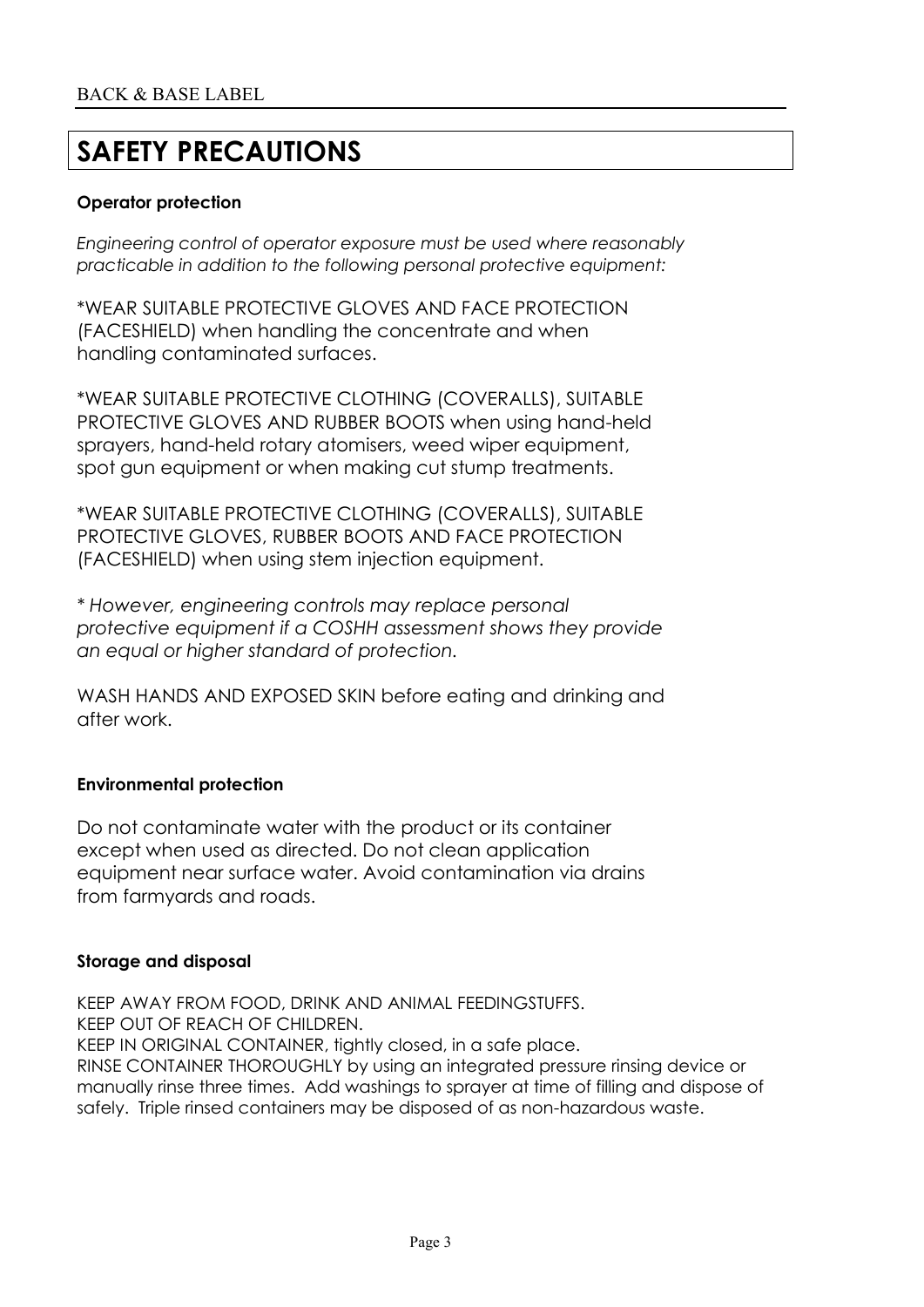#### **Medical advice**

Medical guidance is available on a 24 hour basis by telephoning the National Chemical Emergency Centre on 01865 407333 or for doctors, from the National Poisons Information Service on 08448920111

## **DIRECTIONS FOR USE**

IMPORTANT: This information is approved as part of the Product Label. All instructions within this section must be read carefully in order to obtain safe and successful use of this product.

#### **Warnings**

EXTREME CARE SHOULD BE TAKEN TO AVOID SPRAY DRIFT AS THIS CAN SEVERELY DAMAGE NEIGHBOURING CROPS OR PLANTS. DO NOT MIX, STORE OR APPLY MONSANTO AMENITY GLYPHOSATE IN GALVANISED OR UNLINED STEEL CONTAINERS OR SPRAY TANKS. DO NOT leave spray mixtures in tank for long periods and make sure tanks are WELL VENTED.

#### **Restrictions**

A period of at least 6 hours and preferably 24 hours rain-free must follow application of Monsanto Amenity Glyphosate.

Do not spray onto weeds which are naturally senescent, or where growth is impaired by drought, high temperatures, a covering of dust, flooding or frost at, or immediately after application, otherwise poor control may result.

Do not spray in windy conditions as drift onto desired crops or vegetation could severely damage or destroy them.

Do not tank mix Monsanto Amenity Glyphosate with adjuvants, pesticides or fertilisers except as specified under Directions for Use – Compatibility.

After application, large concentrations of decaying foliage, stolons, roots or rhizomes should be dispersed or buried by thorough cultivation before crop drilling.

Applications of lime, fertilizer, farmyard manure and pesticides should be delayed until 5 days after application of Monsanto Amenity Glyphosate unless cultivation and drilling of the next crop has taken place.

#### **Weeds controlled**

Monsanto Amenity Glyphosate is a foliar acting herbicide which controls annual and perennial grasses and most broad-leaved weeds when used as directed. It is important that all weeds are at the correct growth stage when treated, otherwise some re-growth may occur and this will need re-treatment.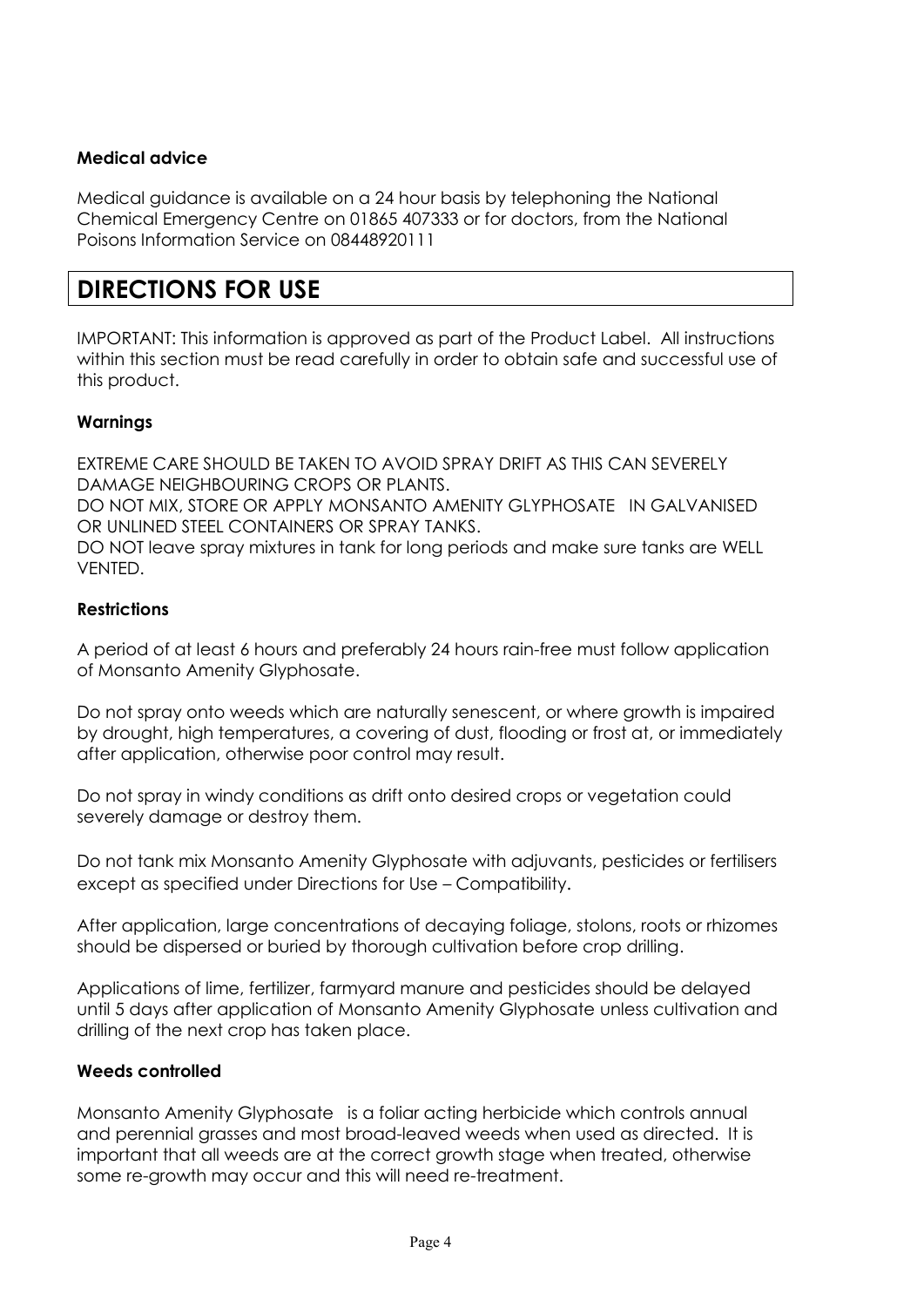Apply Monsanto Amenity Glyphosate herbicide once grasses and broad-leaved weeds have emerged and they have ACTIVELY GROWING green leaves.

- PERENNIAL GRASSES must have a full emergence of healthy, green leaf. (Common Couch, for example, becomes susceptible at the onset of tillering and new rhizome growth commences which usually occurs when plants have 4-5 leaves, each with 10-15cm of new growth).
- PERENNIAL BROAD-LEAVED WEEDS are most susceptible around the flowering stage.
- BRACKEN should be treated after frond tips are unfurled, but pre- senescence.
- OTHER SPECIES recommendations for specific Areas of Use are given in the Recommendation Tables, pages xx-xx. *Printers note: insert page no.s*
- This product will not give an acceptable level of control of Horsetails (*Equisetum arvense*) – repeat treatment will be necessary.

#### **Following Crops**

 $\mathsf T$ 

Upon soil adsorption the herbicidal properties of Monsanto Amenity Glyphosate are lost permitting the drilling of crops 48 hours after application.

#### **#Crop specific information**

| <b>COMPLIANCE WITH THE FOLLOWING CONDITIONS OF USE AND ALL SAFETY</b><br><b>PRECAUTIONS MARKED* IS A LEGAL REQUIREMENT</b> |                                                                 |  |  |  |  |
|----------------------------------------------------------------------------------------------------------------------------|-----------------------------------------------------------------|--|--|--|--|
|                                                                                                                            | Maximum individual dose                                         |  |  |  |  |
| <b>Crops/situations:</b>                                                                                                   | (litres product/ hectare):                                      |  |  |  |  |
| Natural surfaces not intended to bear<br>vegetation, permeable surfaces<br>overlaying soil, hard surfaces                  | 5.0                                                             |  |  |  |  |
| Amenity vegetation                                                                                                         | 5.0                                                             |  |  |  |  |
| Forestry, forest nursery:                                                                                                  |                                                                 |  |  |  |  |
| Weed control<br>Stump application<br>Chemical thinning                                                                     | 10.0<br>200ml/litre of water (20% solution of product in water) |  |  |  |  |
| (by injection)                                                                                                             | 2 ml per 10cm diameter (or less) of tree                        |  |  |  |  |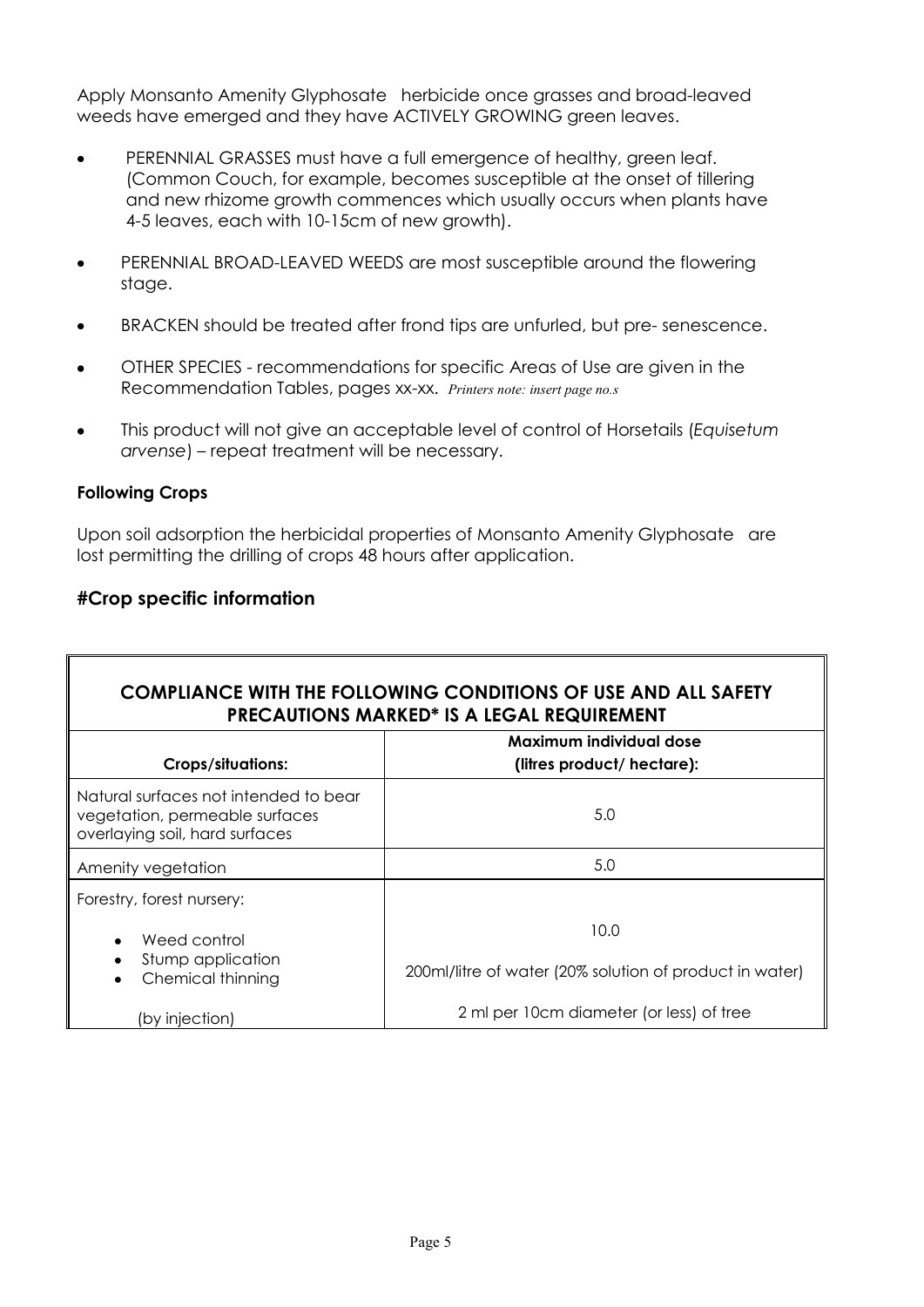#### **Other specific restrictions:**

When applying through rotary atomisers the spray droplet spectra produced must be of a minimum Volume Median Diameter (VMD) of 200 microns.

Weed wipers may be used in any crop where the wiper or chemical does not touch the growing crop.

For weed wiper applications, the maximum concentrations must not exceed the following:

Weed wiper Mini 1:2 dilution with water } Refer to weed wiper guidance under Other wipers 1:1 dilution with water } 'Mixing & Spraying' section

For stump application, the maximum concentration must not exceed 200 ml of product per litre of water (i.e., a 20% solution).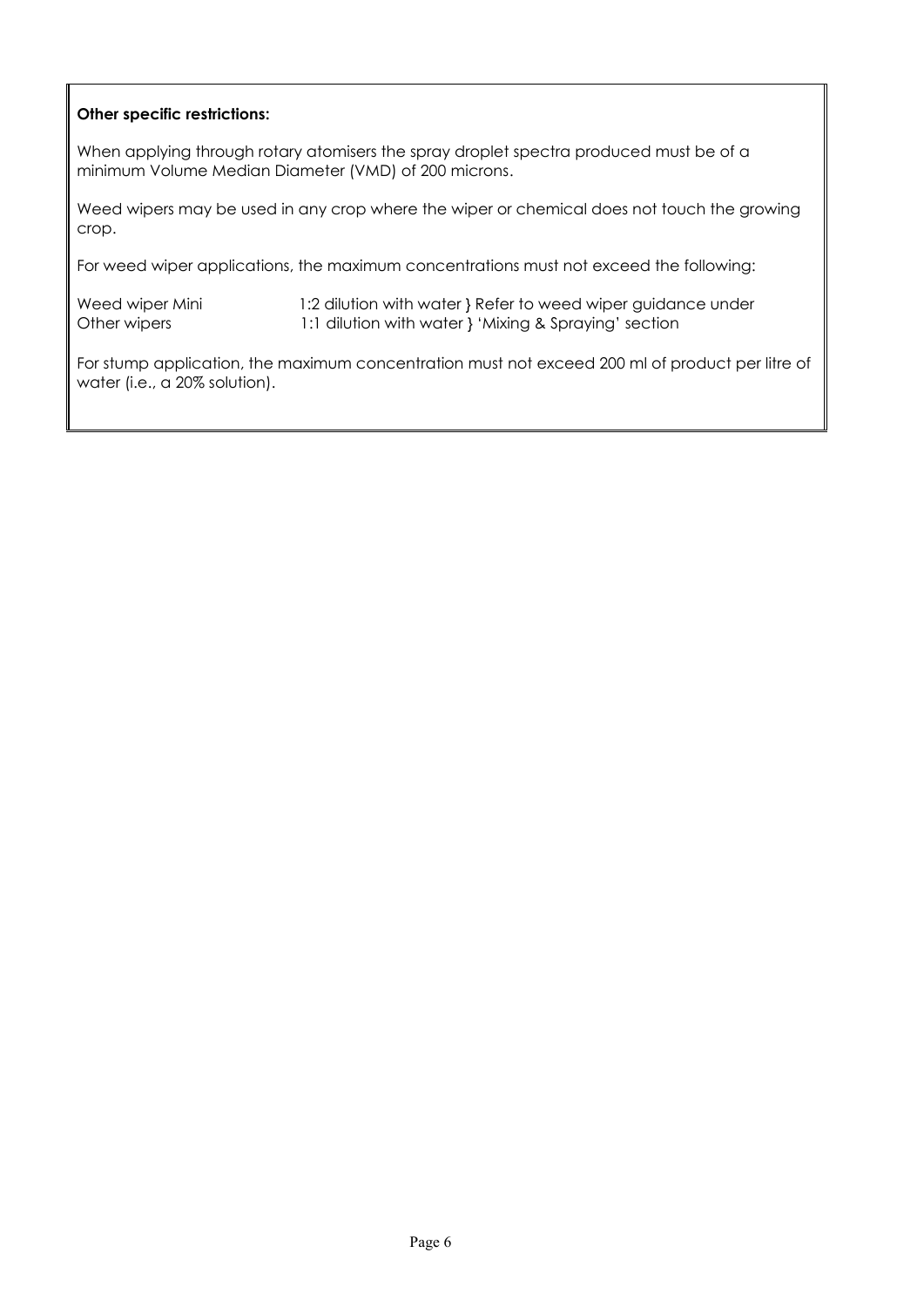### Draft label Jan 2014 **RECOMMENDATION TABLES**

| <b>AREA OF USE</b>                                                                                                                                                     | <b>TARGET</b><br><b>WEEDS/USAGE</b> | <b>CROP/SITUATION</b>                                                                          | <b>WEED</b><br><b>INFESTATION</b>                 | <b>APPLICATION</b><br><b>RATE I/ha</b>                                                                                        | <b>WATER</b><br><b>VOLUME</b>                                                                                                                                                                         | <b>APPLICATION TIMING AND GUIDANCE</b>                                                                                                                                                                                                                                                      |
|------------------------------------------------------------------------------------------------------------------------------------------------------------------------|-------------------------------------|------------------------------------------------------------------------------------------------|---------------------------------------------------|-------------------------------------------------------------------------------------------------------------------------------|-------------------------------------------------------------------------------------------------------------------------------------------------------------------------------------------------------|---------------------------------------------------------------------------------------------------------------------------------------------------------------------------------------------------------------------------------------------------------------------------------------------|
| <b>NATURAL</b><br><b>SURFACES NOT</b><br><b>INTENDED TO</b><br><b>BEAR</b><br><b>VEGETATION,</b><br>PERMEABLE<br><b>SURFACES</b><br>OVERLYING SOIL,<br>RAILWAY BALLAST | Vegetation<br>management            | Including roadsides, paths,<br>and along fences & total<br>weed control on industrial<br>sites | Annual weeds                                      | 1.5                                                                                                                           | Hydraulic sprayers<br>(boom and<br>knapsack) at water<br>volumes 80-400 l/ha<br><b>or</b><br>rotary atomisers*at<br>water volumes 40<br>I/ha or hand-held<br>equipment.                               | Use areas include:<br>Cleaning up weedy ground prior to<br>planting or sowing and as a directed<br>spray in ornamental plantings.<br>Hydraulic sprayers, rotary atomisers or<br>weed wipers may be used.<br>DO NOT USE IN OR ALONGSIDE<br>HEDGEROWS.<br>DO NOT USE UNDER POLYTHENE OR GLASS |
|                                                                                                                                                                        |                                     |                                                                                                | Perennial<br>grasses and<br>broad-leaved<br>weeds | $4.0 - 5.0$                                                                                                                   |                                                                                                                                                                                                       |                                                                                                                                                                                                                                                                                             |
|                                                                                                                                                                        |                                     |                                                                                                |                                                   |                                                                                                                               |                                                                                                                                                                                                       |                                                                                                                                                                                                                                                                                             |
| Hard surfaces<br>(excluding                                                                                                                                            | Vegetation<br>management            | including roadsides, paths,<br>concrete and alongside                                          | Annual weeds                                      | 1.5                                                                                                                           | Hydraulic sprayers<br>(boom and                                                                                                                                                                       | Apply this product carefully. Ensure<br>spraying takes place only when weeds                                                                                                                                                                                                                |
| walls<br>railway ballast)                                                                                                                                              |                                     | Perennial<br>grasses and<br>broad-leaved<br>weeds                                              | $4.0 - 5.0$                                       | knapsack) at water<br>volumes 80-400 l/ha<br>or<br>rotary atomisers*at<br>water volumes 40<br>I/ha or hand-held<br>equipment. | are actively growing (normally March to<br>October) and is confined only to visible<br>weeds including those in the 30cm<br>swath covering the kerb edge and road<br>gulley - do not overspray drains |                                                                                                                                                                                                                                                                                             |
|                                                                                                                                                                        |                                     |                                                                                                |                                                   |                                                                                                                               | See Mixing &<br>Spraying section.                                                                                                                                                                     |                                                                                                                                                                                                                                                                                             |
| <b>AMENITY</b><br><b>VEGETATION</b>                                                                                                                                    | Vegetation<br>management            | Areas of semi-natural or<br>ornamental vegetation<br>including trees. Areas of                 | Annual weeds                                      | 1.5                                                                                                                           | 80-400 l/ha*                                                                                                                                                                                          | Hydraulic sprayers, rotary atomisers or<br>weed wipers may be used<br>DO NOT USE IN OR ALONGSIDE                                                                                                                                                                                            |
|                                                                                                                                                                        |                                     | bare soil around<br>ornamental plants or areas<br>intended for ornamental                      | Perennial<br>grasses and                          | $4.0 - 5.0$                                                                                                                   |                                                                                                                                                                                                       | HEDGEROWS.<br>DO NOT USE UNDER POLYTHENE OR GLASS                                                                                                                                                                                                                                           |
|                                                                                                                                                                        |                                     | planting or clearance of<br>allotments                                                         | broad-leaved<br>weeds                             |                                                                                                                               |                                                                                                                                                                                                       |                                                                                                                                                                                                                                                                                             |
|                                                                                                                                                                        | Root suckers                        |                                                                                                | All species                                       | 5.0                                                                                                                           |                                                                                                                                                                                                       |                                                                                                                                                                                                                                                                                             |

\* Rotary atomisers may be used at a water volume of 40 l/ha. Ensure droplet diameter falls within the range 200-300 microns.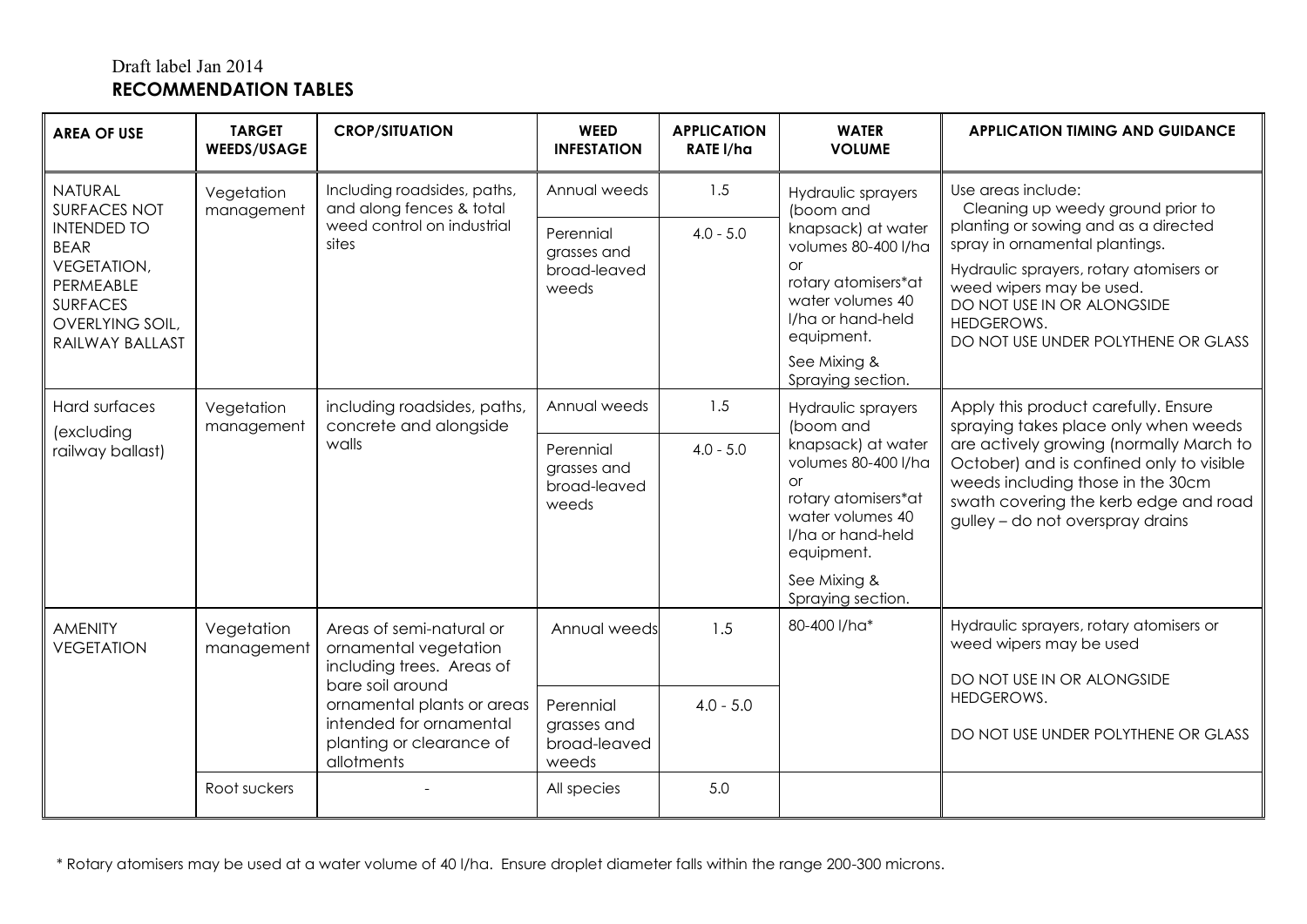## Forestry weed control

Monsanto Amenity Glyphosate can be used for site preparation and for weed control in planted out trees.

| <b>AREA OF USE</b>               | <b>TARGET</b><br><b>WEEDS/USAGE</b> | <b>WEED INFESTATION</b>                                                    | <b>APPLICATION</b><br><b>RATE L/HA.</b>        | <b>WATER VOLUME</b>                                                                                                                                          | <b>APPLICATION TIMING &amp; GUIDANCE</b>                                                                                                                                                                                    |
|----------------------------------|-------------------------------------|----------------------------------------------------------------------------|------------------------------------------------|--------------------------------------------------------------------------------------------------------------------------------------------------------------|-----------------------------------------------------------------------------------------------------------------------------------------------------------------------------------------------------------------------------|
| Forestry:<br>- Pre-planting      | Arable land,<br>planting,           | Arable weeds                                                               | 4.0                                            | Hydraulic sprayers:<br>80-250 l/ha                                                                                                                           | All tree species may be planted 7 days or<br>more after treatment.                                                                                                                                                          |
| replanting,<br>& grassland areas | <b>Grassland weeds</b>              | 5.0                                                                        | <b>or</b><br>rotary atomisers:<br>40 l/ha*     | *Where rotary atomisers are used their<br>droplet diameter must fall within the range<br>200-300um.                                                          |                                                                                                                                                                                                                             |
| Forestry:<br>Post-planting       | Clean-up around<br>trees with       | Annual/perennial<br>grasses and broad-                                     | 4.0                                            | Hand held equipment.                                                                                                                                         | It is ESSENTIAL to use a TREE GUARD for all<br>applications made in the growing season.                                                                                                                                     |
| (directed) in<br>conifers &      | knapsack<br>applications.           | leaves                                                                     |                                                | Knapsack:<br>Apply as a 2%                                                                                                                                   | Treat bracken after frond tips are unfurled<br>but before senescence.                                                                                                                                                       |
| broad-leaved<br>trees            | Woody weeds:<br>concentration       |                                                                            | Treat heather late August to end<br>September. |                                                                                                                                                              |                                                                                                                                                                                                                             |
|                                  |                                     | Bracken/Beech<br><b>Brush/Brambles</b><br>Sycamore/Oak<br>Hazel/Willow/Ash | 3.0                                            | <b>or</b><br>Weed wiper mini:<br>apply as a concentration of<br>1 part Monsanto Amenity<br>Glyphosate to 2 parts water<br>(see Mixing & Spraying<br>section) | All other woody weeds are treated June-<br>August, before leaf senescence (but after<br>new growth of crop has hardened).                                                                                                   |
|                                  |                                     | Heather (peat soils)<br>Heather (mineral soils)                            | 4.0<br>6.0                                     |                                                                                                                                                              |                                                                                                                                                                                                                             |
|                                  |                                     | Rhododendron (*)                                                           | 10.0                                           |                                                                                                                                                              | Cut back and treat re-growth when at<br>least 1 metre in height throughout the<br>entire coppice. Spray to just before point<br>of run-off.                                                                                 |
|                                  |                                     |                                                                            |                                                |                                                                                                                                                              | (*) For improved control of Rhododendron<br>add Mixture B (ADJ AO161) at a<br>concentration of 2% final water volume to<br>8.0 I/ha of Monsanto Amenity Glyphosate.<br>Application using the weed wiper is not<br>suitable. |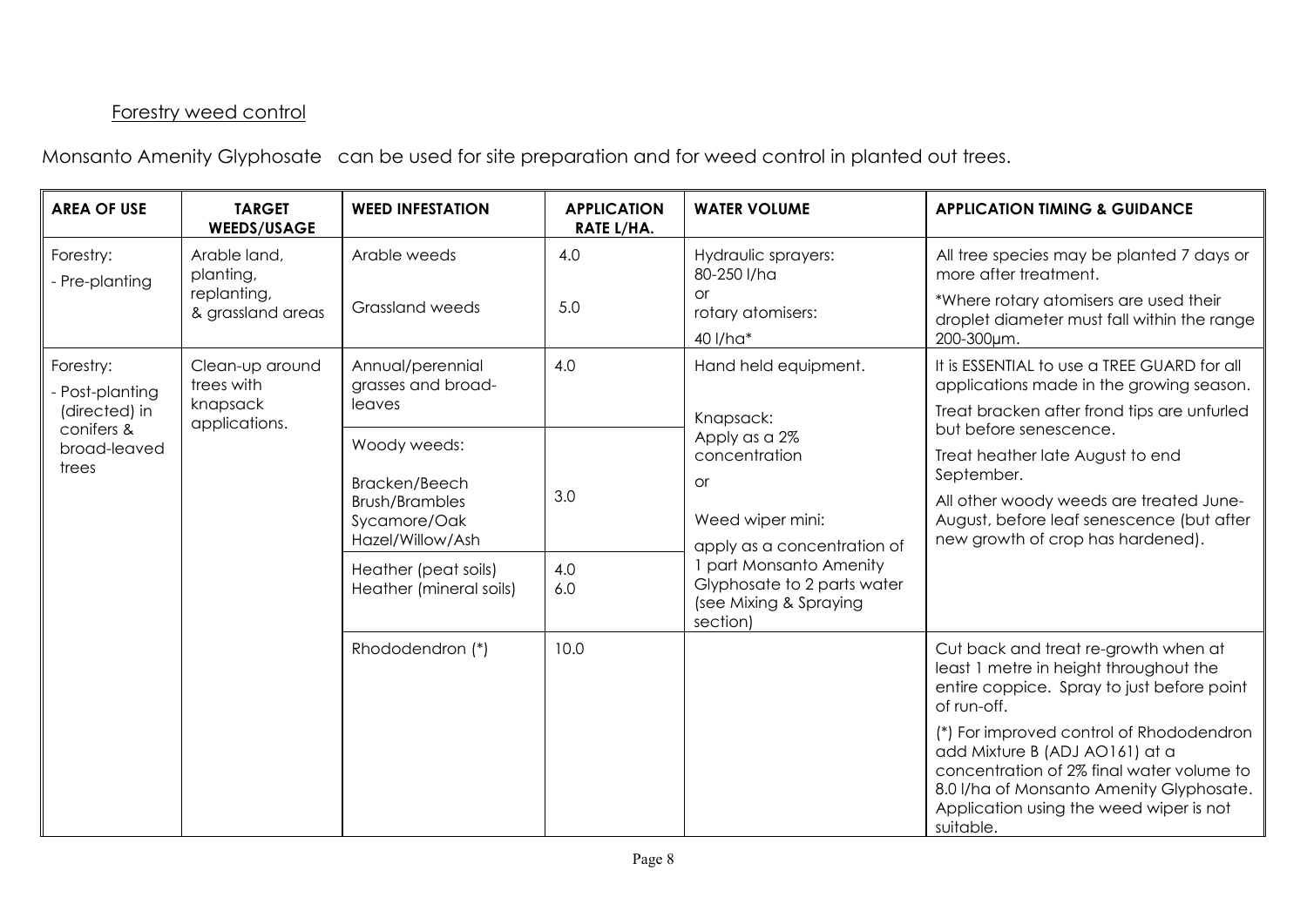## Draft label Jan 2014

| <b>AREA OF USE</b>                          | <b>TARGET</b><br><b>WEEDS/USAGE</b>                | <b>WEED INFESTATION</b>                                                                                                        | <b>APPLICATION</b><br>RATE L/HA. | <b>WATER VOLUME</b>                                                                                        | <b>APPLICATION TIMING &amp; GUIDANCE</b>                                                                                                                                                                                                                                                     |
|---------------------------------------------|----------------------------------------------------|--------------------------------------------------------------------------------------------------------------------------------|----------------------------------|------------------------------------------------------------------------------------------------------------|----------------------------------------------------------------------------------------------------------------------------------------------------------------------------------------------------------------------------------------------------------------------------------------------|
| Forestry:<br>Post-planting<br>(overall      | Grass weeds<br>- Lowland areas                     |                                                                                                                                | 1.5                              | Hydraulic sprayers:<br>200-250 l/ha                                                                        | DO NOT OVERALL SPRAY trees being<br>grown for ORNAMENTAL PURPOSES,<br>including CHRISTMAS TREES.                                                                                                                                                                                             |
| application in<br>dormant<br>season in      | - Upland areas                                     | Black Bent, Cock's-foot,<br>Common Couch,                                                                                      | 2.0                              | <b>or</b><br>Hand-held equipment - see                                                                     | Species safe to spray when fully<br>dormant and leader growth has<br>hardened:                                                                                                                                                                                                               |
| certain<br>conifers-<br>conifer<br>release) |                                                    | Creeping Soft-grass,<br>False Oat-grass,<br>Fescues, Meadow-<br>grasses, Other Bent                                            | 'Mixing and Spraying' section    | Corsican, Lodgepole and Scots Pines,<br>Norway Spruce, Sitka Spruce, Lawson<br>Cypress, Western Red Cedar. |                                                                                                                                                                                                                                                                                              |
|                                             |                                                    | species, Purple Moor-<br>grass, Sweet Vernal-<br>grass, Tufted Hair-grass,                                                     |                                  |                                                                                                            | Douglas Fir and Noble Fir - safe to spray<br>when fully dormant and leader growth<br>has hardened but NOT in spring.                                                                                                                                                                         |
|                                             | <b>Bracken</b><br>Beech & Birch<br><b>Brambles</b> | Wavy Hair-grass, Wood<br>Small-reed (Bush grass)<br>All infestation levels<br>All infestation levels<br>All infestation levels | 2.0<br>2.0<br>3.0                |                                                                                                            | If overall application takes place after<br>the optimum timing weed control may<br>be reduced. It is advisable to spray a<br>limited area of forest to test crop safety<br>under local conditions before<br>widespread overall application in<br>subsequent years.                           |
|                                             |                                                    |                                                                                                                                |                                  |                                                                                                            | These recommended application rates<br>refer to forestry usage only.                                                                                                                                                                                                                         |
|                                             |                                                    |                                                                                                                                |                                  |                                                                                                            | Inadequate control may result if used in<br>other areas.                                                                                                                                                                                                                                     |
|                                             |                                                    |                                                                                                                                |                                  |                                                                                                            | Caution: The timing of hardening of<br>leader growth varies considerably<br>between locations and between<br>seasons. It may occur as early as the<br>end of July or be delayed to October or<br>later. To avoid damage to Lammas<br>growth, sprays should be directed away<br>from leaders. |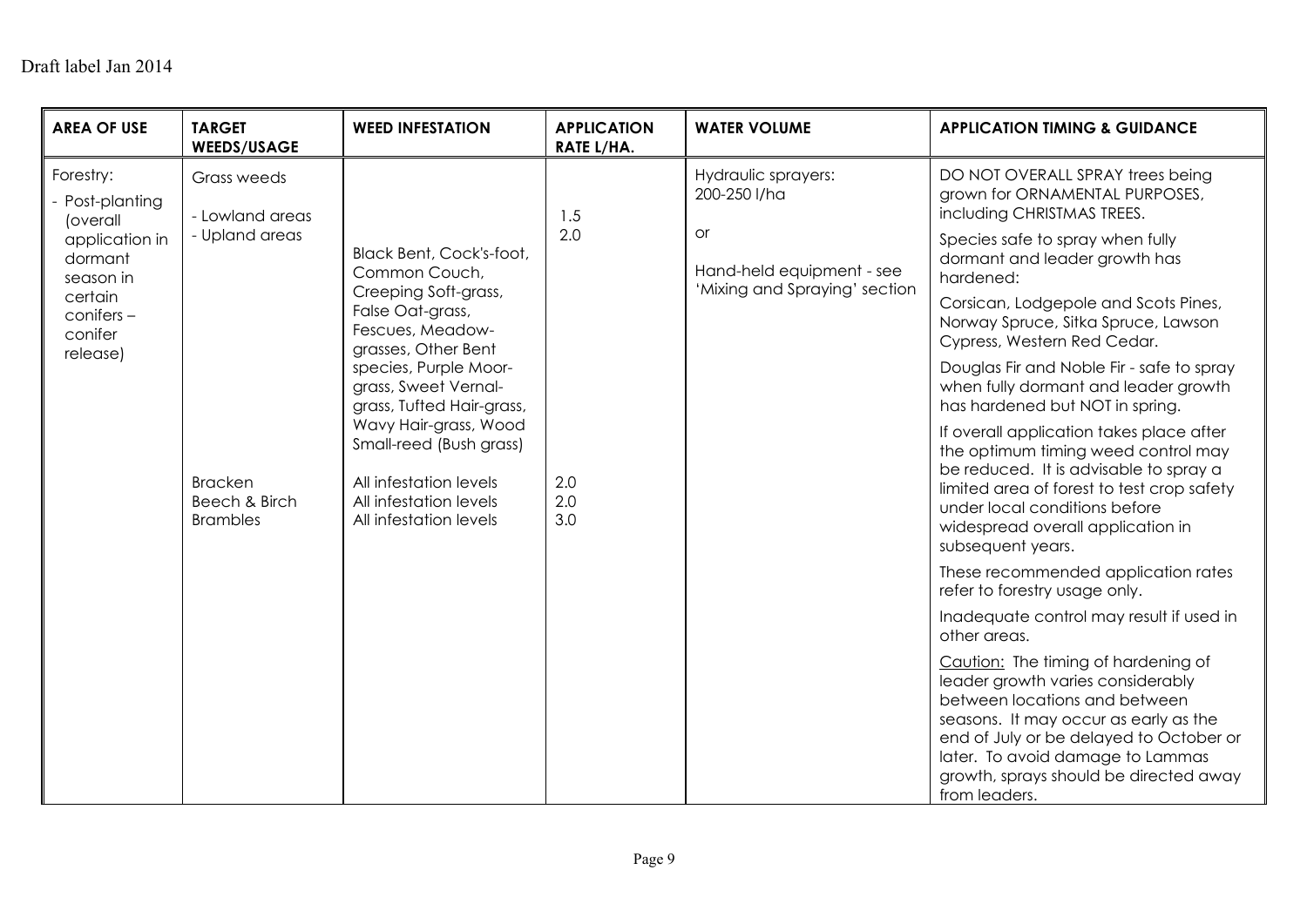| <b>AREA OF USE</b>                                                 | <b>TARGET</b><br><b>WEEDS/USAGE</b>                                                                                                                              | <b>WEED INFESTATION</b> | <b>APPLICATION RATE</b><br>L/HA.                                                                                                                                                                           | <b>WATER VOLUME</b> | <b>APPLICATION TIMING &amp; GUIDANCE</b>                                                                                                                                                                                                                  |
|--------------------------------------------------------------------|------------------------------------------------------------------------------------------------------------------------------------------------------------------|-------------------------|------------------------------------------------------------------------------------------------------------------------------------------------------------------------------------------------------------|---------------------|-----------------------------------------------------------------------------------------------------------------------------------------------------------------------------------------------------------------------------------------------------------|
| Forestry:<br>Stump<br>application for<br>chemical<br>thinning      | Deciduous trees<br>All species<br>10% solution of Monsanto Amenity<br>Glyphosate in water<br>Coniferous trees<br>All species<br>20% solution of Monsanto Amenity |                         | Apply the solution to saturate the rim of<br>the newly cut surface, with a suitable<br>adapted clearing saw, spot gun or<br>paintbrush. Treat as soon as possible<br>(within a week) after felling, in the |                     |                                                                                                                                                                                                                                                           |
|                                                                    |                                                                                                                                                                  |                         | Glyphosate in water                                                                                                                                                                                        |                     | period November to March. Do not<br>apply in the period of active sap flow<br>in the spring/early summer. Do not cut<br>trenches or drill holes and fill with the<br>solution or use undiluted product.                                                   |
|                                                                    |                                                                                                                                                                  |                         |                                                                                                                                                                                                            |                     | Note: for ease of identification of<br>treated areas a suitable, commercially<br>available, water-soluble dye may be<br>added to the prepared spray solution.                                                                                             |
| Forestry:<br>Chemical<br>thinning by<br>injection of tree<br>stems | Coniferous and<br>deciduous species                                                                                                                              |                         | 2 ml neat Monsanto Amenity Glyphosate<br>per cut per 10 cm diameter (or less) tree                                                                                                                         |                     | Use a hatchet to cut one notch in trees<br>up to 10cm diameter and apply 2 ml<br>of the solution to each cut. Use two or<br>three notches in trees over 10cm<br>diameter. Do not treat in the period of<br>active sap flow in the spring/early<br>summer. |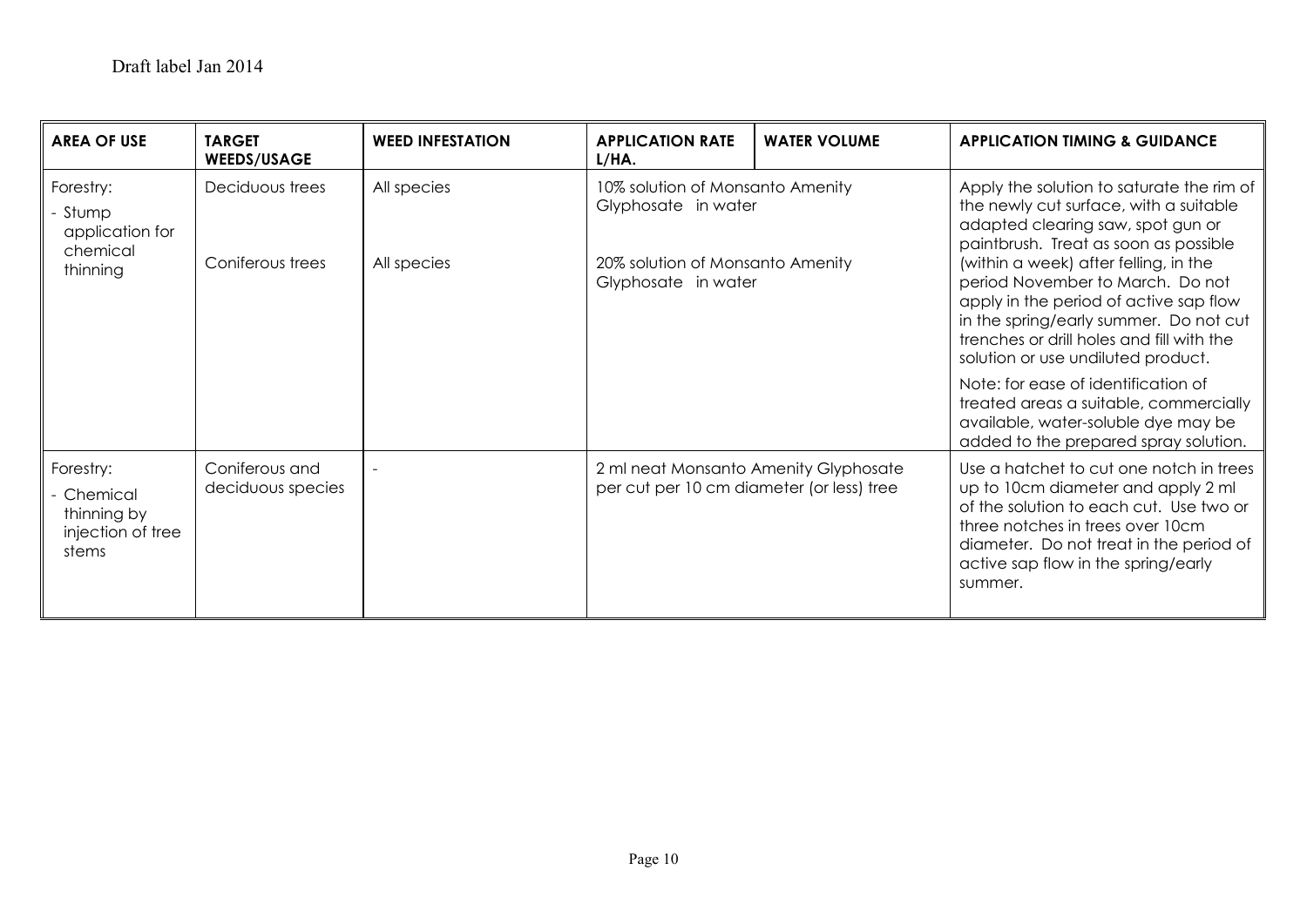#### **Mixing and spraying**

Monsanto Amenity Glyphosate mixes readily with water and can be applied in spray volumes ranging from 80-400 l/ha using tractor mounted, knapsack, rotary atomisers and hand-held sprayers. Specialised application equipment such as weed wipers, stem injection and spot gun applicators may be used where indicated.

Correctly calibrate all sprayers under field or use conditions prior to application.

#### a) Tractor mounted and powered sprayers

These should be capable of applying accurately 80-400 l/ha within a pressure range of 1.5-2.5 bars (20-35 psi).

Half fill the spray tank with clean water, start gentle agitation, and then add the correct amount of Monsanto Amenity Glyphosate. Top up the tank with water to the required level. To avoid foaming do not use top tank agitation. Use of a defoamer may be necessary.

All applications using hydraulic sprayers (including knapsack sprayers) to be as 'MEDIUM' or 'COARSE' spray quality (BCPC definition).

#### *Medium Volume application (150-300 l/ha)*

Avoid high water volumes (>300 l/ha) which may lead to run-off from the treated vegetation, resulting in reduced control. Low drift nozzles such as air induction and preorifice types producing a medium or coarse spray (BCPC definition) should be used to minimise the risk of drift.

#### *Low Volume Application (minimum 80 l/ha)*

Low volume application can be achieved by reducing pressure and the appropriate nozzle selection. Low drift nozzles which produce a medium spray quality (BCPC definition) should be used to minimise the risk of drift.

#### b) Knapsack sprayers

Recommended delivery range is 80 - 300 l/ha. Half fill the spray tank with clean water, add the correct amount of Monsanto Amenity Glyphosate and top up with water. Fill according to best practice as given on the CPA's Voluntary Initiative website (www.vountaryinitiative.org.uk)

When used at a walking speed of 1 m/sec to apply a swath of 1 m width, most knapsack sprayers fitted with a Hypro AN 0.6-AN2.4 or similar nozzle deliver approximately 200 l/ha spray volume (or 10 l per 500 m2). To apply 5.0 l/ha of MONSANTO AMENITY GLYPHOSATE , therefore, use 50ml of product for each 2 litres of spray liquid required. Similarly, knapsack sprayers fitted with low volume nozzles such as - D/0.23/1- D/0.68/1 typically deliver approximately 100 l/ha spray volume. To apply 5.0 l/ha Monsanto Amenity Glyphosate in this case, use 100ml of product for each 2 litres of spray liquid required.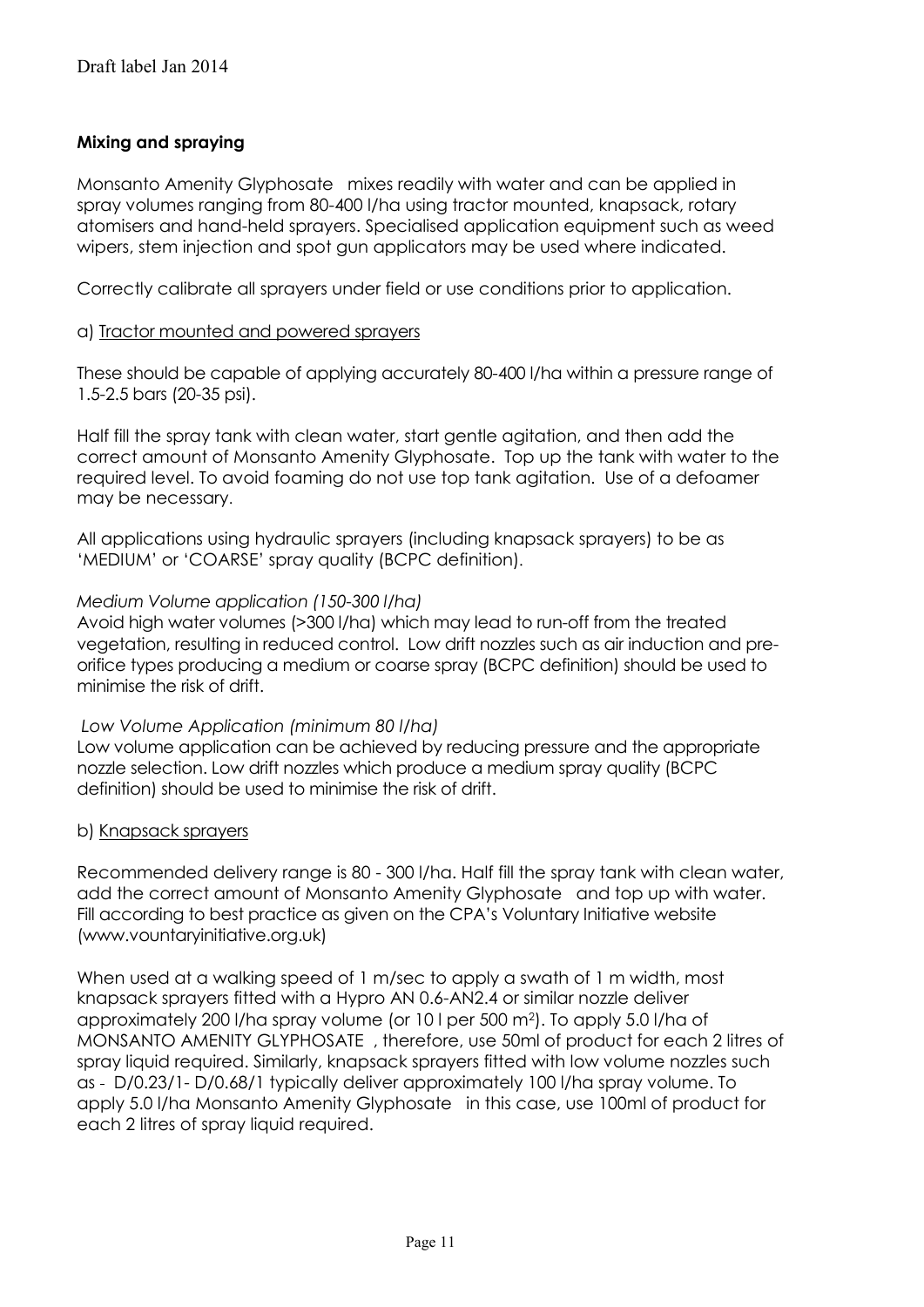#### c) Rotary Atomisers

Tractor-mounted boom sprayers and hand-held machines are suitable for use in some situations to apply a minimum spray volume of 10 l/ha.

When rotary atomisers are used to apply Monsanto Amenity Glyphosate ensure that the droplet diameter falls within the range 200-300 microns for all uses.

Stir the correct amount of Monsanto Amenity Glyphosate to control the particular target species into the sprayer bottle half filled with clean water. Top up with water, close the top and shake gently to ensure good mixing.

Do not tank mix Monsanto Amenity Glyphosate when using rotary atomiser sprayers.

#### d) Weed Wipers

For ropewick applicators use a concentration of 1 part Monsanto Amenity Glyphosate to 2 parts of water and add a water-soluble dye if required. Care should be taken to avoid dripping onto wanted vegetation.

For new generation weed wipers, use 1 part Monsanto Amenity Glyphosate to 10 or 20 parts of water or as directed by manufacturer's instructions. A list of machines is included in the Company Advisory section at the end of this label.

#### e) Cut Stump Applicators

For cut stump treatment an Enso attachment to rotary saws may be used.

This technique is specific to scrub clearance in forestry. A suitable water soluble dye may be used.

#### f) Stem injection

Use a hatchet to cut one notch in trees up to 10cm diameter and two to three notches in trees above 10cm diameter. Use 2.0 ml of undiluted Monsanto Amenity Glyphosate per notch.

#### g) Spot Gun Applicators

Spot gun applicators are for the treatment of individual weeds. Apply 5 ml of spray to target weed, using a narrow cone TG-3 or TG-5 nozzle.

|          | Spot Diameter   Amount of Monsanto Amenity Glyphosate (ml) per 5 |          |          |  |  |  |
|----------|------------------------------------------------------------------|----------|----------|--|--|--|
| (metres) | litres spray solution for targeted dosages of:                   |          |          |  |  |  |
|          | 3.0 l/ha                                                         | 4.0 l/ha | 5.0 I/ha |  |  |  |
| 0.3      | 20                                                               | 28       | -35      |  |  |  |
| 0.6      | 85<br>140                                                        |          |          |  |  |  |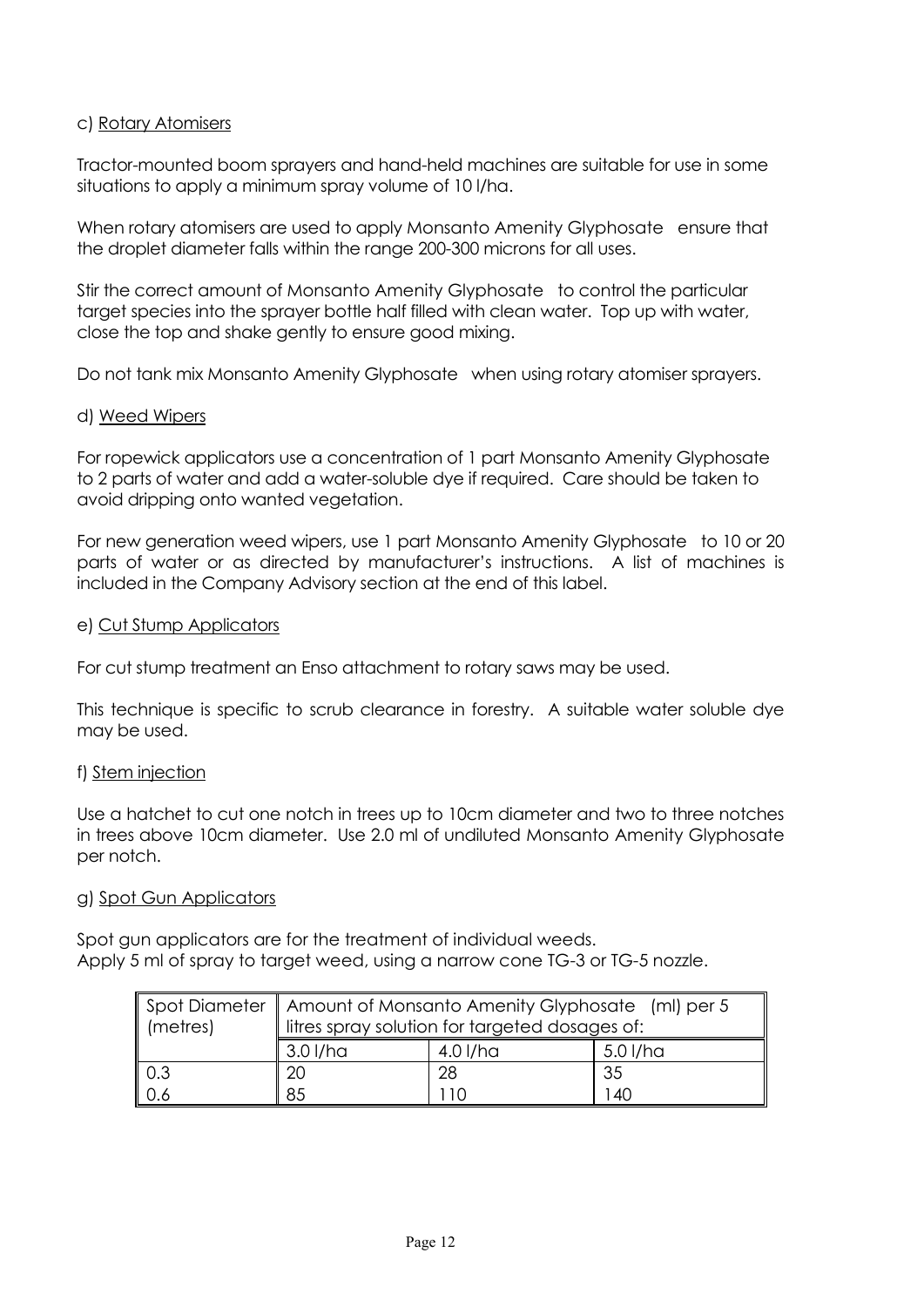#### **Compatibility**

Do not tank mix Monsanto Amenity Glyphosate with adjuvants, pesticides or fertilisers except as advised by Monsanto. For up to date information on compatible products contact Monsanto UK Limited (tel: 01954 717575).

Monsanto Amenity Glyphosate is compatible with Mixture B NF(ADJ 0161). Where conventional hydraulic sprayers are being used Mixture B NF may be added to the spray tank solution, at a rate of 2% of the final water volume.

DO NOT APPLY WITH MIXTURE B NF TO EDIBLE CROPS, OR GRASSLAND WEEDS.

Do not tank-mix Monsanto Amenity Glyphosate when using rotary atomiser sprayers.

For hydraulic sprayers: maintain continuous agitation when using Monsanto Amenity Glyphosate in tank mixture.

For knapsack sprayers: mix thoroughly and use immediately when using Monsanto Amenity Glyphosate in tank mixture.

# **COMPANY ADVISORY INFORMATION**

This section is not part of the Product Label under the Plant Protection Products Regulations 1995 and provides additional advice on the product.

#### **General Information**

Monsanto Amenity Glyphosate herbicide is a foliar-acting herbicide with broad-spectrum activity. It is taken up by foliage and translocated to underground roots, rhizomes and stolons, providing control of both annual and perennial grasses and broad-leaved weeds. Monsanto Amenity Glyphosate is rapidly adsorbed onto particulate matter in soils and water and is quickly degraded by the micro-organisms present in soil and aquatic bottom sediments. Upon adsorption, the herbicidal properties of Monsanto Amenity Glyphosate are lost, permitting drilling of crops within 48 hours of application. When used as directed, any water subjected to Monsanto Amenity Glyphosate spray drift may be used immediately for irrigation purposes. Until degraded, the active ingredient in Monsanto Amenity Glyphosate, glyphosate, is practically immobile in soils and is, therefore, unlikely to contaminate groundwater.

To maximise the intrinsic safety of Monsanto Amenity Glyphosate to operator, consumer and environment, the label recommendations and the DEFRA/HSC/NAW publication "Code of Practice for Using Plant Protection Products" of January 2006, should be adhered to.

#### **Symptoms on the weeds**

Symptoms of treatment are generally first seen 7-10 days, or longer (if growth is slow), after spraying. These take the form of leaf reddening followed by yellowing and are usually quicker to appear on grasses than on broad-leaved weeds. Reaction of nettles is slow.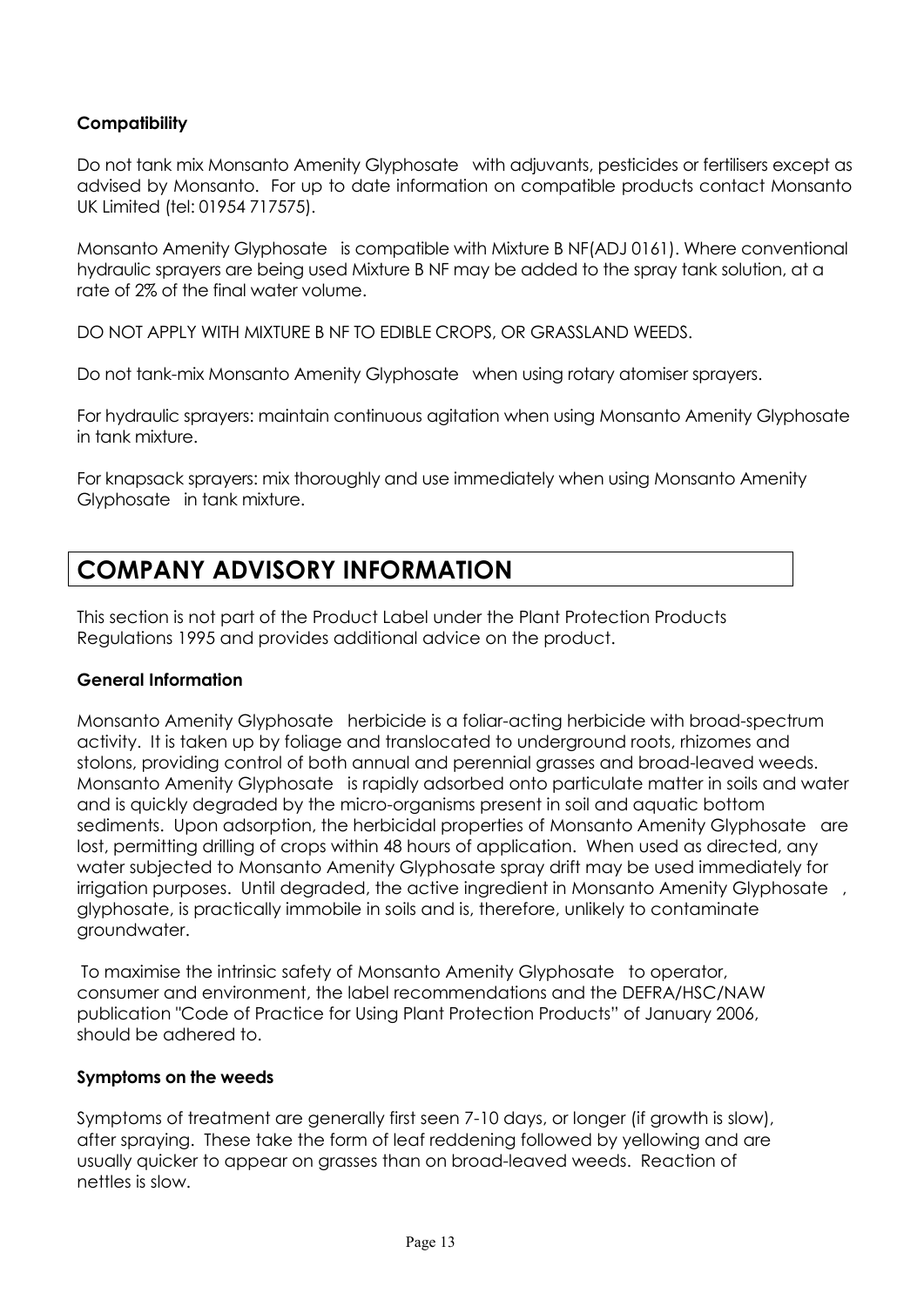#### **Effects of weather**

See Directions for Use (Restrictions).

Monsanto Amenity Glyphosate will remain efficacious at low but not freezing temperatures however the onset of symptoms will be delayed.

A covering of dew may reduce efficacy where run-off occurs. Reduced control is likely where weed growth is impaired by natural senescence, drought, high temperature, a covering of dust, flooding or severe/prolonged frost at, or immediately after, application.

#### **Weed resistance strategy**

There is low risk for the development of weed resistance to Monsanto Amenity Glyphosate.

There are no known cases of weed resistance to glyphosate in UK.

Strains of some annual weeds (e.g. Black-grass, Wild oats and Italian Ryegrass) have developed resistance to herbicides which may lead to poor control. A strategy for preventing and managing such resistance should be adopted. This should include integrating herbicides with a programme of cultural control measures. Guidelines have been produced by the Weed Resistance Action Group and copies are available from the HGCA, CPA, your distributor, crop adviser or product manufacturer (Monsanto).

Growers are encouraged to implement a weed resistance strategy based on (a) Good Agricultural Practices and (b) Good Plant Protection Practices by:

- Following label recommendations  $\bullet$
- The adoption of complimentary weed control practices
- Minimising the risk of spreading weed infestations
- The implementation of good spraying practice to maintain effective weed  $\bullet$ control
- Using the correct nozzles to maximise coverage
- Application only under appropriate weather conditions
- Monitoring performance and reporting any unexpected results to Monsanto UK Ltd (01954 717575)

#### **General Cautions**

Take extreme care to avoid drift, particularly when using near or alongside hedgerows. The use of low drift nozzles such as 'air induction' and 'pre-orifice' nozzles are recommended.

After application, large concentrations of decaying foliage, stolons, roots or rhizomes should be dispersed or buried by thorough cultivation before crop drilling.

#### **Sprayer Maintenance**

Ensure the sprayer is in good working order and replace damaged, worn or malfunctioning parts before use. Carry out maintenance according to the instructions of the sprayer manufacturer.